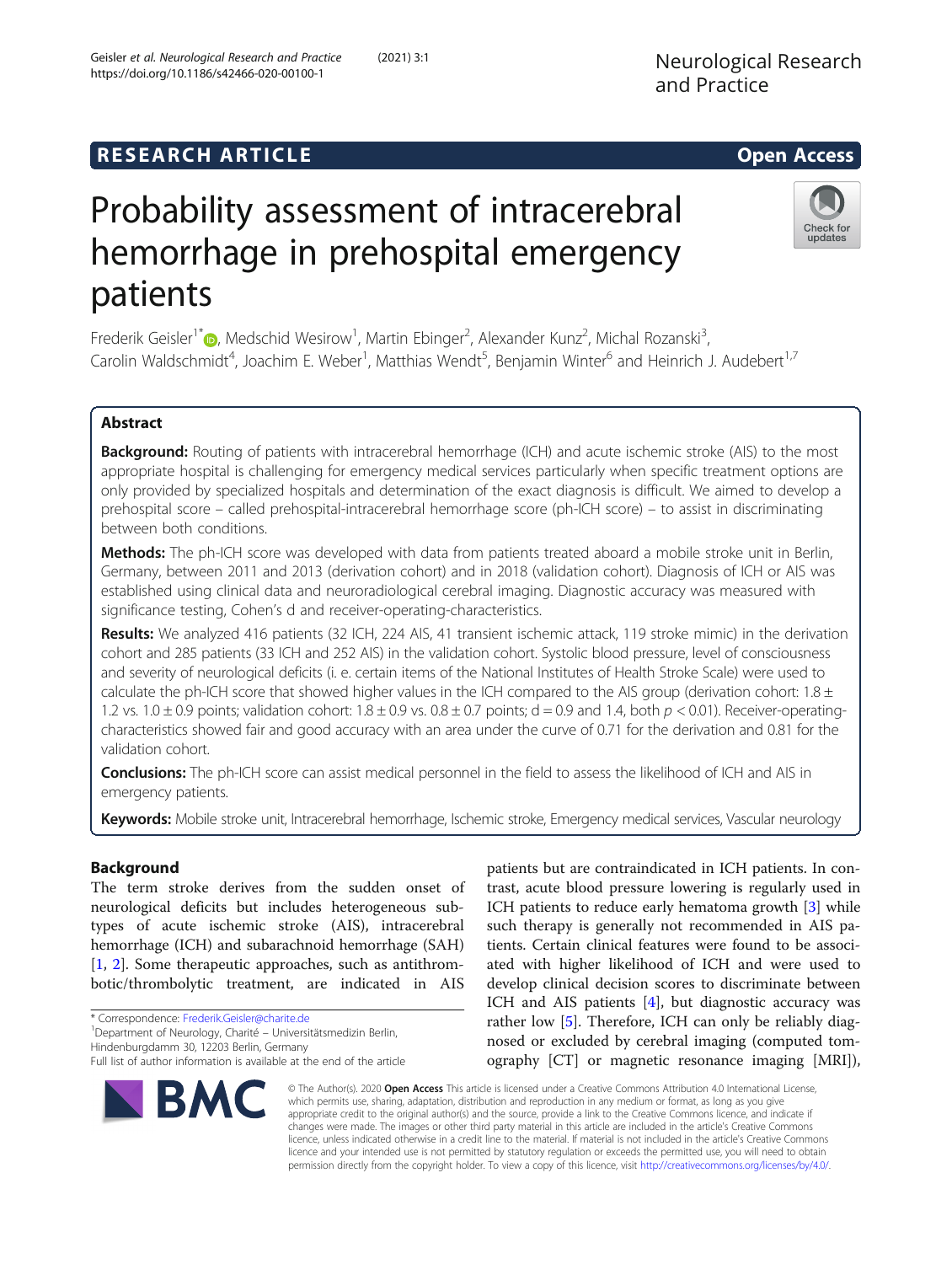usually only available in hospitals. Mobile stroke units (MSUs) with imaging capabilities on board offer stroke subtype differentiation in the prehospital setting [\[6](#page-9-0)–[8\]](#page-9-0).

The use of MSUs has spread in several countries, but they are not yet available in most areas worldwide [\[9](#page-9-0), [10\]](#page-9-0). Therefore, a prehospital probability estimation of ICH or AIS is based on patient characteristics and clinical examination. Because some time-sensitive interventions like systemic thrombolysis alone or in combination with mechanical thrombectomy [[11](#page-9-0)–[13](#page-10-0)] or neurosurgical operations are only available in specialized hospitals, the differentiation between ICH and AIS patients is clinically relevant to make the correct transport decision to the nearest and most appropriate hospital. Otherwise, secondary transfers from non-specialized hospitals are required, thereby delaying treatment and possibly worsening prognosis.

We aimed at developing and validating a simple clinical decision score, called prehospital-intracerebral hemorrhage (ph-ICH) score, that can be used by paramedics with limited training in neurological examination. Frequently, only limited data are available on previous medical conditions and medication of individual patients in the prehospital setting and usually no prehospital cerebral imaging capabilities are available. Therefore, the ph-ICH score was constructed as a simple prehospital multidimensional score assessing and considering only a few easily obtainable and measurable clinical variables in the absence of cerebral imaging data. This risk stratification ph-ICH score should assist but not replace the prehospital diagnostic steps – depending on certain threshold values – in assessing the probability of ICH and AIS.

### Methods

#### Study design

All patients in this study were treated aboard an MSU, called Stroke Emergency Mobile (STEMO) in Berlin, Germany. Further details about STEMO can be found elsewhere [[14](#page-10-0)].

Patients treated between May 2011 and January 2013 aboard a STEMO that was deployed in the district of Charlottenburg-Wilmersdorf (Ortsteil Wilmersdorf) were analyzed and assigned to a derivation cohort. When STEMO was dispatched, there was a 75% probability of arriving at scene within 16 min and this area covered approximately 1.3 million residents [[15](#page-10-0), [16\]](#page-10-0). During this timeframe, the Pre-Hospital Acute Neurological Treatment and Optimization of Medical care in Stroke (PHAN TOM-S) study was conducted. This study was approved by the local ethics committee. Details can be found elsewhere  $[8, 14]$  $[8, 14]$  $[8, 14]$ . In the derivation cohort patients were classified as ICH, AIS, transient ischemic attack (TIA) or stroke mimic (SM) patients, depending on the final diagnosis in the hospital, as shown in Table [1](#page-2-0)A. The 1400

patients of the derivation cohort were previously analyzed by our group to distinguish between cerebrovascular disease (CVD) and SM patients [\[17\]](#page-10-0). In the derivation cohort patients discharged from one of the three Charité campuses (Campus Benjamin Franklin, Campus Mitte, Campus Virchow Klinikum) with complete documentation were evaluated for further analysis, as shown in the Flow Chart (Fig. [1](#page-4-0)). We included only patients treated at the Charité, because we did not have access to in-hospital documentation of other hospitals.

In the validation cohort we evaluated patients treated aboard one of three STEMOs in Berlin, Germany who were registered in the SPecific Acute Treatment in Ischemic or hAemorrhagic Stroke With Long Term Follow-up (B-SPATIAL) database ([ClinicalTrials.gov](http://clinicaltrials.gov) Identifier: NCT03027453) as part of the Berlin PRe-hospital Or Usual Delivery of Acute Stroke Care (B\_PROUD) project ([ClinicalTrials.gov](http://clinicaltrials.gov) Identifier: NCT02869386). The three STEMOs that entered data in the B-SPATIAL database were stationed in the districts of Charlottenburg-Wilmersdorf, Tempelhof-Schöneberg and Marzahn-Hellersdorf. In the validation cohort patients were classified as ICH or AIS patients, depending on the final diagnosis in the hospital, as shown in Table [1B](#page-2-0).

#### Data collection and analysis

Baseline demographics are found in Table [1,](#page-2-0) the single items of the National Institutes of Health Stroke Scale (NIHSS) in Table [2](#page-5-0) and different thresholds for the ph-ICH score in Table [3](#page-6-0).

The STEMO documentation report was used to collect baseline demographics. If baseline information was missing, the discharge letter or emergency department report was used to collect the information. History of arterial hypertension and atrial fibrillation were not always known in the prehospital setting, e. g. due to missing information from relatives and no knowledge about previous illnesses and were taken from the hospital records. Similarly, the presence of a seizure during the prehospital or hospital treatment period were recorded according to hospital documentation. The first measured blood pressure (BP) (systolic blood pressure [SP] and diastolic blood pressure [DP]) and the items of the NIHSS were only gathered from the STEMO documentation. Mean arterial pressure (MAP) was calculated according to the formula:  $\frac{SP}{3} + (\frac{2}{3}) \times DP$ . In patients with suspected stroke, the NIHSS documentation is mandatory in the STEMO documentation report, but optional for other patients. In cases of missing information patients were excluded from the analysis.

Baseline demographics, statistics, mean averages with their corresponding confidence intervals (CI), the median with the corresponding interquartile range (IQR)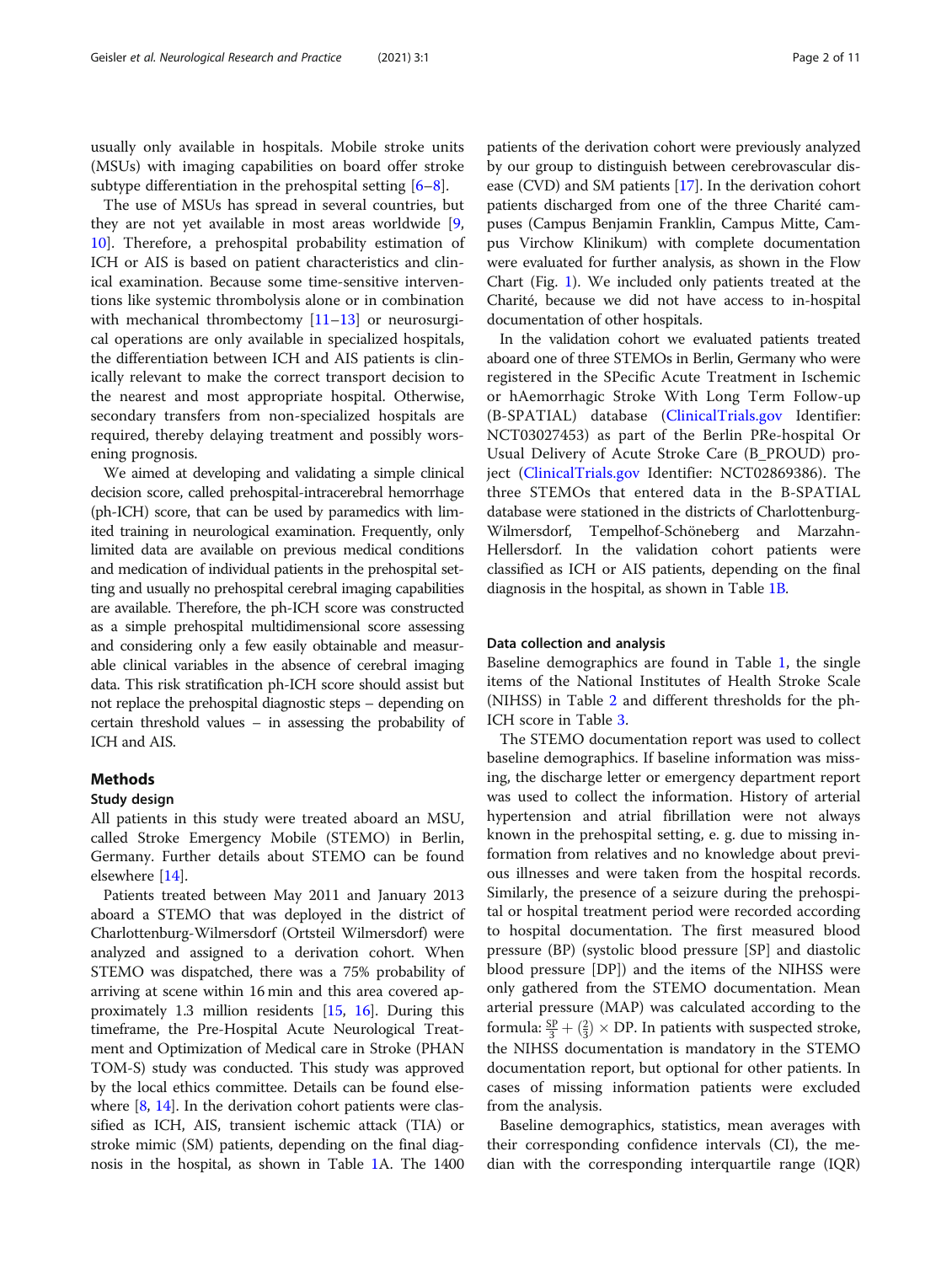<span id="page-2-0"></span>Table 1 Characteristics of enrolled ICH and AIS patients. The effect size – Cohen's d – for the derivation and validation cohort as well as the p-values for Chi-Square and non-parametric Mann-Whitney-U as well as Fisher's exact test (not adjusted for multiple testing) are depicted

| A) Derivation cohort                                                                                           |                                 |                                 |                                                                                          |                                                                                                                              |
|----------------------------------------------------------------------------------------------------------------|---------------------------------|---------------------------------|------------------------------------------------------------------------------------------|------------------------------------------------------------------------------------------------------------------------------|
| All patients<br>$(n = 416)$<br>AIS/TIA/ SM ( $n = 384$ )<br>TIA patients $(n = 41)$<br>SM patients $(n = 119)$ | ICH patients<br>$(n = 32)$      | AlS patients ( $n = 224$ )      | Cohen's d (pooled SD)<br>AIS-ICH<br>Chi-Square test <sup>#</sup><br>Mann-Whitney-U test* |                                                                                                                              |
| Age (years) $[95\%$ CI]                                                                                        | $71.5 \pm 11.4$<br>[67.3, 75.6] | 74.9 ± 12.4<br>[73.3, 76.6]     | 0.3(12.3)<br>$p = 0.11*$                                                                 |                                                                                                                              |
| No. of female patients (relative No. in %)                                                                     | 13 (40.6%)                      | 127 (56.7%)                     | $p = 0.02^{#}$                                                                           |                                                                                                                              |
| SP (mmHg) (mean average $\pm$ SD) [95% CI]                                                                     | $197 \pm 34$<br>[185, 210]      | $164 \pm 32$<br>[160, 168]      | 1.0(32.5)<br>$p < 0.01*$                                                                 |                                                                                                                              |
| <b>DP (mmHg)</b> (mean average $\pm$ SD) [95% CI]                                                              | $110 \pm 28$<br>[99, 120]       | $94 \pm 23$<br>[91, 97]         | 0.7(23.4)<br>$p < 0.01*$                                                                 |                                                                                                                              |
| Mean arterial pressure (mmHg)<br>(mean average $\pm$ SD) [95% CI]                                              | $139 \pm 28$<br>[129, 149]      | $117 \pm 24$<br>[114, 120]      | 0.9(24.4)<br>$p < 0.01*$                                                                 |                                                                                                                              |
| $SP \geq 180$ mmHg (relative No. in %)                                                                         | 21 (65.6%)                      | 72 (32.1%)                      | $p < 0.01^{*}$                                                                           |                                                                                                                              |
| $DP \ge 110$ mmHg (relative No. in %)                                                                          | 10 (31.3%)                      | 42 (18.8%)                      | $p = 0.1$ #                                                                              |                                                                                                                              |
| $MAP \geq 130$ mmHg (relative No. in %)                                                                        | 17 (53.1%)                      | 55 (24.6%)                      | $p < 0.01^{#}$                                                                           |                                                                                                                              |
| <b>NIHSS (points)</b> [median (IQR)]                                                                           | 15(15)                          | 7(12)                           | n. a.                                                                                    |                                                                                                                              |
| NIHSS > 10<br>No. of patients (in %)                                                                           | 19 (59.4%)                      | 90 (40.2%)                      | $p = 0.04$ <sup>#</sup>                                                                  |                                                                                                                              |
| NIHSS $\geq$ 15<br>No. of patients (in %)                                                                      | 16 (50.0%)                      | 58 (25.9%)                      | $p = 0.01^{#}$                                                                           |                                                                                                                              |
| <b>NIHSS (LOC)</b> (mean average $\pm$ SD) [95% CI]                                                            | $0.5 \pm 0.9$<br>[0.2, 0.8]     | $0.2 \pm 0.5$<br>[0.2, 0.3]     | 0.5(0.6)<br>$p = 0.11*$                                                                  |                                                                                                                              |
| NIHSS (LOC) $\geq$ 1<br>No. of patients (in %)                                                                 | $9(28.1\%)$                     | 39 (17.4%)                      | $p = 0.15^{#}$                                                                           |                                                                                                                              |
| Arterial hypertension<br>No. of patients (in %)                                                                | 26 (81.3%)                      | 173 (77.2%)                     | $p = 0.61$ <sup>#</sup>                                                                  |                                                                                                                              |
| <b>Atrial fibrillation</b><br>No. of patients (in %)                                                           | 6 (18.8%)                       | 94 (42.0%)                      | $p = 0.01^{*}$                                                                           |                                                                                                                              |
| Seizure<br>No. of patients (in %)                                                                              | 0                               | $2(0.9\%)$                      | n. a.                                                                                    |                                                                                                                              |
| ph-ICH score (points) (mean average $\pm$ SD)                                                                  | $1.8 \pm 1.2$                   | $1.0 \pm 0.9$                   | 0.9(0.9)<br>$p < 0.01*$                                                                  |                                                                                                                              |
| B) Validation cohort                                                                                           |                                 |                                 |                                                                                          |                                                                                                                              |
| All patients ( $n = 285$ )                                                                                     | ICH patients<br>$(n = 33)$      | AlS patients $(n = 252)$        |                                                                                          | Cohen's d (pooled SD)<br>AIS-ICH<br>Chi-Square test <sup>#</sup><br>Mann-Whitney-U test*<br>Fisher's exact test <sup>+</sup> |
| Age (years) [95% CI]                                                                                           | $73.3 \pm 11.4$<br>[69.2, 77.4] | $73.9 \pm 13.9$<br>[72.2, 75.7] |                                                                                          | 0.1(13.7)<br>$p = 0.63*$                                                                                                     |
| No. of female patients (relative No. in %)                                                                     | 15 (45.5%)                      | 119 (47.2%)                     |                                                                                          | $p = 0.85^{*}$                                                                                                               |
| <b>SP (mmHg)</b> (mean average $\pm$ SD) [95% CI]                                                              | $189 \pm 35$<br>[176, 202]      | $163 \pm 31$<br>[159, 166]      |                                                                                          | 0.9(31.2)<br>$p < 0.01*$                                                                                                     |
| DP (mmHg) (mean average $\pm$ SD) [95% CI]                                                                     | $104 \pm 29$<br>[94, 115]       | $87 \pm 18$<br>[85, 89]         |                                                                                          | 0.9(19.1)<br>$p < 0.01*$                                                                                                     |
| Mean arterial pressure (mmHg)<br>(mean average $\pm$ SD) [95% CI]                                              | $133 \pm 29$<br>[122, 143]      | $112 \pm 19$<br>[110, 114]      |                                                                                          | 1.0(20.6)<br>$p < 0.01*$                                                                                                     |
| $SP \geq 180$ mmHg (relative No. in %)                                                                         | 20 (60.6%)                      | 83 (32.9%)                      |                                                                                          | $p < 0.01^{#}$                                                                                                               |
| $DP \ge 110$ mmHg (relative No. in %)                                                                          | 14 (42.4%)                      | 25 (9.9%)                       |                                                                                          | $p < 0.01$ <sup>+</sup>                                                                                                      |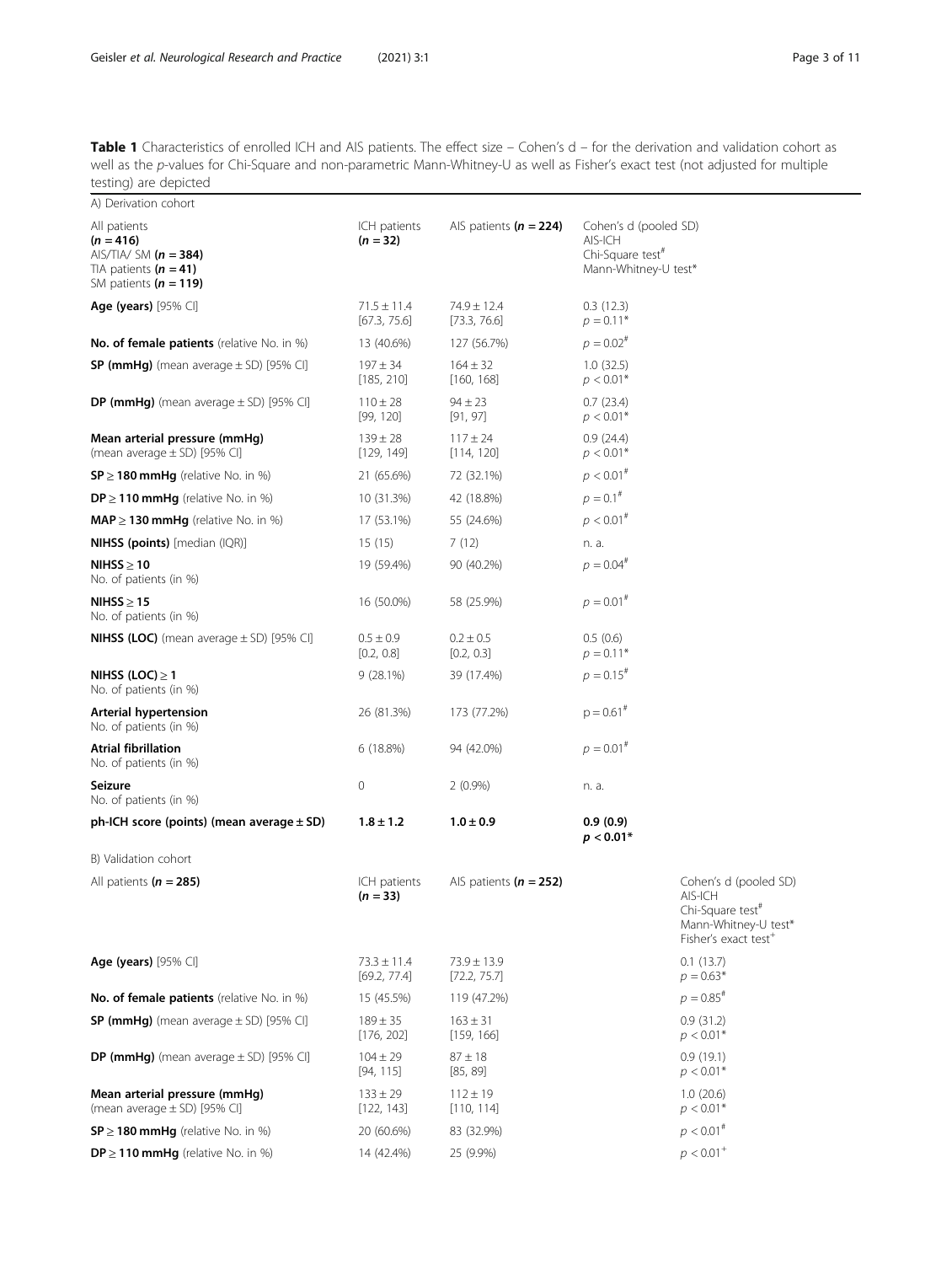Table 1 Characteristics of enrolled ICH and AIS patients. The effect size – Cohen's d – for the derivation and validation cohort as well as the p-values for Chi-Square and non-parametric Mann-Whitney-U as well as Fisher's exact test (not adjusted for multiple testing) are depicted (Continued)

| .estg, a.e aepietea (estaea)                                               |                             |                                     |                             |                                   |                                   |
|----------------------------------------------------------------------------|-----------------------------|-------------------------------------|-----------------------------|-----------------------------------|-----------------------------------|
| $MAP \geq 130$ mmHg (relative No. in %)                                    | 16 (48.5%)                  | 45 (17.9%)                          |                             | $p < 0.01^{#}$                    |                                   |
| NIHSS (points)<br>[median (IQR)]                                           | 15(12)                      | 6(9)                                |                             | n. a.                             |                                   |
| NIHSS $\geq 10$<br>No. of patients (in %)                                  | 23 (69.7%)                  | 76 (30.2%)                          |                             | $p < 0.01^{#}$                    |                                   |
| NIHSS > 15<br>No. of patients (in %)                                       | 17 (51.5%)                  | 44 (17.5%)                          |                             | $p < 0.01^{#}$                    |                                   |
| <b>NIHSS (LOC)</b> (mean average $\pm$ SD) [95% CI]                        | $0.5 \pm 0.8$<br>[0.2, 0.7] | $0.1 \pm 0.3$<br>[0.1, 0.1]         |                             | 1.0(0.4)<br>$p < 0.01*$           |                                   |
| NIHSS (LOC) $\geq 1$<br>No. of patients (in %)                             | 11 (33.3%)                  | 15 (6.0%)                           |                             | $p < 0.01$ <sup>+</sup>           |                                   |
| Arterial hypertension<br>No. of patients (in %)                            | 31 (93.9%)                  | 210 (83.3%)                         |                             | $p = 0.11^{#}$                    |                                   |
| Atrial fibrillation<br>No. of patients (in %)                              | 5 (15.2%)                   | 79 (31.3%)                          |                             | $p = 0.06^{#}$                    |                                   |
| ph-ICH score (points) (mean average $\pm$ SD)                              | $1.8 \pm 0.9$               | $0.8 \pm 0.7$                       |                             | 1.4(0.7)<br>$p < 0.01*$           |                                   |
| C) ph-ICH score with single items                                          |                             |                                     |                             |                                   |                                   |
| All patients - Derivation cohort<br>$(n = 416)$                            | ICH patients<br>$(n = 32)$  | AIS/TIA/ SM patients<br>$(n = 384)$ | AIS patients<br>$(n = 224)$ | <b>TIA patients</b><br>$(n = 41)$ | <b>SM</b> patients<br>$(n = 119)$ |
| $SP \geq 180$ mmHg (relative No. in %)                                     | 21 (65.6%)                  | 106 (27.6%)                         | 72 (32.1%)                  | $9(22.0\%)$                       | 25 (21.0%)                        |
| NIHSS (LOC) $\geq 1$<br>No. of patients (in %)                             | $9(28.1\%)$                 | 56 (14.6%)                          | 39 (17.4%)                  | $1(2.4\%)$                        | 16 (13.5%)                        |
| <b>NIHSS item: LOC</b> (mean average $\pm$ SD) [95% CI]                    | $0.5 \pm 0.9$<br>[0.2, 0.8] | $0.2 \pm 0.5$<br>[0.1, 0.2]         | $0.2 \pm 0.5$<br>[0.2, 0.3] | $0.0 \pm 0.3$<br>[0.0, 0.2]       | $0.2 \pm 0.5$<br>[0.1, 0.3]       |
| NIHSS item: following commands (mean<br>average $\pm$ SD) [95% CI]         | $0.8 \pm 0.9$<br>[0.5, 1.1] | $0.4 \pm 0.7$<br>[0.4, 0.5]         | $0.5 \pm 0.8$<br>[0.4, 0.6] | $0.3 \pm 0.7$<br>[0.1, 0.5]       | $0.4 \pm 0.7$<br>[0.3, 0.6]       |
| <b>NIHSS item: visual field</b> (mean average $\pm$ SD)<br>[95% CI]        | $0.5 \pm 0.8$<br>[0.2, 0.8] | $0.2 \pm 0.6$<br>[0.2, 0.3]         | $0.2 \pm 0.6$<br>[0.1, 0.3] | $0.3 \pm 0.8$<br>[0.1, 0.6]       | $0.2 \pm 0.6$<br>[0.1, 0.3]       |
| NIHSS item: motor weakness (right arm)<br>(mean average $\pm$ SD) [95% CI] | $1.8 \pm 1.8$<br>[1.1, 2.4] | $0.6 \pm 1.1$<br>[0.5, 0.7]         | $0.8 \pm 1.3$<br>[0.6, 1.0] | $0.1 \pm 0.4$<br>[0.0, 0.2]       | $0.3 \pm 0.8$<br>[0.2, 0.5]       |
| NIHSS item: motor weakness (left arm)<br>(mean average $\pm$ SD) [95% CI]  | $1.4 \pm 1.7$<br>[0.8, 2.0] | $0.7 \pm 1.3$<br>[0.6, 0.9]         | $0.9 \pm 1.5$<br>[0.7, 1.1] | $0.4 \pm 1.1$<br>[0.1, 0.8]       | $0.5 \pm 1.1$<br>[0.3, 0.7]       |
| NIHSS item: motor weakness (right leg)<br>(mean average $\pm$ SD) [95% CI] | $1.6 \pm 1.7$<br>[1.0, 2.2] | $0.6 \pm 1.1$<br>[0.5, 0.7]         | $0.7 \pm 1.3$<br>[0.6, 0.9] | $0.2 \pm 0.6$<br>[0.0, 0.4]       | $0.4 \pm 0.9$<br>[0.3, 0.6]       |
| NIHSS item: motor weakness (left leg)<br>(mean average $\pm$ SD) [95% CI]  | $1.2 \pm 1.6$<br>[0.7, 1.8] | $0.7 \pm 1.2$<br>[0.6, 0.8]         | $0.9 \pm 1.4$<br>[0.7, 1.1] | $0.3 \pm 0.9$<br>[0.1, 0.6]       | $0.5 \pm 1.1$<br>[0.3, 0.7]       |
| NIHSS item: sensory disturbance<br>(mean average $\pm$ SD) [95% CI]        | $1.3 \pm 0.9$<br>[0.9, 1.6] | $0.5 \pm 0.8$<br>[0.5, 0.6]         | $0.7 \pm 0.8$<br>[0.6, 0.8] | $0.2 \pm 0.5$<br>[0.1, 0.4]       | $0.3 \pm 0.6$<br>[0.2, 0.4]       |
| ph-ICH score                                                               | $1.8 \pm 1.2$               | $0.8 \pm 0.8$                       | $1.0 \pm 0.9$               | $0.4 \pm 0.6$                     | $0.6 \pm 0.7$                     |
| All patients - Validation cohort<br>$(n = 285)$                            | ICH patients<br>$(n = 33)$  |                                     | AIS patients<br>$(n = 252)$ |                                   |                                   |
| $SP \geq 180$ mmHg<br>(relative No. in %)                                  | 20 (60.6%)                  |                                     | 83 (32.9%)                  |                                   |                                   |
| NIHSS (LOC) $\geq$ 1<br>No. of patients (in %)                             | 11 (33.3%)                  |                                     | 15 (6.0%)                   |                                   |                                   |
| NIHSS item: LOC<br>(mean average $\pm$ SD) [95% CI]                        | $0.5 \pm 0.8$<br>[0.2, 0.7] |                                     | $0.1 \pm 0.3$<br>[0.0, 0.1] |                                   |                                   |
| NIHSS item: following commands<br>(mean average $\pm$ SD) [95% CI]         | $0.7 \pm 0.8$<br>[0.4, 1.0] |                                     | $0.3 \pm 0.7$<br>[0.2, 0.4] |                                   |                                   |
| NIHSS item: visual field<br>(mean average $\pm$ SD) [95% CI]               | $0.2 \pm 0.6$<br>[0.0, 0.4] |                                     | $0.3 \pm 0.6$<br>[0.2, 0.3] |                                   |                                   |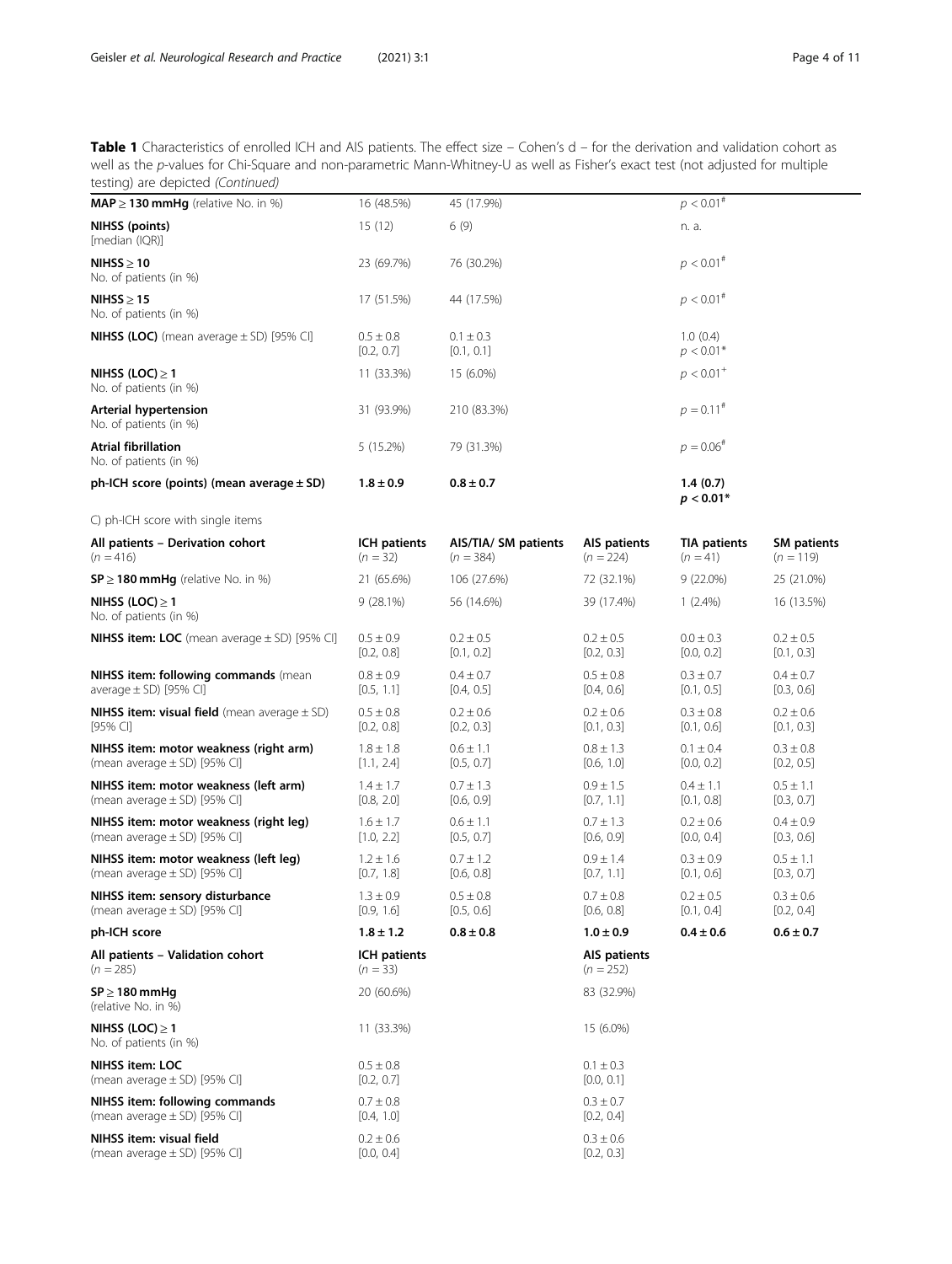<span id="page-4-0"></span>Table 1 Characteristics of enrolled ICH and AIS patients. The effect size – Cohen's d – for the derivation and validation cohort as well as the p-values for Chi-Square and non-parametric Mann-Whitney-U as well as Fisher's exact test (not adjusted for multiple testing) are depicted (Continued)

| NIHSS item: motor weakness (right arm) | $3 + 1.7$               | $0.6 + 1.2$   |  |
|----------------------------------------|-------------------------|---------------|--|
| (mean average $\pm$ SD) [95% CI]       | [0.8, 1.9]              | [0.5, 0.8]    |  |
| NIHSS item: motor weakness (left arm)  | $1.9 + 1.8$             | $0.8 + 1.3$   |  |
| (mean average $\pm$ SD) [95% CI]       | $\left[1.2, 2.5\right]$ | [0.7, 1.0]    |  |
| NIHSS item: motor weakness (right leg) | $1.4 + 1.7$             | $0.6 + 1.3$   |  |
| (mean average $\pm$ SD) [95% CI]       | [0.8, 2.0]              | [0.5, 0.8]    |  |
| NIHSS item: motor weakness (left leg)  | $1.5 \pm 1.7$           | $0.8 + 1.4$   |  |
| (mean average $\pm$ SD) [95% CI]       | [0.9, 2.1]              | [0.6, 1.0]    |  |
| NIHSS item: sensory disturbance        | $1.0 \pm 0.8$           | $0.5 + 0.7$   |  |
| (mean average $\pm$ SD) [95% CI]       | [0.7, 1.3]              | [0.4, 0.6]    |  |
| ph-ICH score                           | $1.8 \pm 0.9$           | $0.8 \pm 0.7$ |  |

AIS Acute ischemic stroke, BP Blood pressure, CI Confidence interval, DP Diastolic blood pressure, ICH Intracerebral hemorrhage, IQR Interquartile range, LOC Level of consciousness, MAP Mean arterial pressure, n. a. Not available, NIHSS National Institutes of Health Stroke Scale, No. Number, mmHg Millimeter of mercury, ph-ICH score Prehospital-intracerebral hemorrhage score, SD Standard deviation, SM Stroke mimic, SP Systolic blood pressure, TIA Transient ischemic attack

were calculated as summarized in Table [1.](#page-2-0) Furthermore, the absolute and relative number of patients with arterial hypertension, atrial fibrillation and occurrence of seizures are reported. For BP, MAP and NIHSS sum score certain thresholds – as dichotomous variables – are depicted.

#### Statistical analysis

We used Chi-Square test for independence with crosstabulation to test whether two categorial variables from a population were related to each other. In cases of an expected frequency  $< 5$  in one cell of the crosstabulation, the assumption for Chi-Square test was violated and thereby we used Fisher's exact test. We additionally measured effect sizes with Cramér's V ( $V = 0.1-$ 0.29 small,  $V = 0.3-0.49$  moderate and  $V \ge 0.5$  large effect). The Mann-Whitney-U test was calculated to detect statistical significant differences for metric variables between independent groups, as shown in Table [1.](#page-2-0) Tests were two-sided ( $\alpha$  = 0.05).

The Kruskal-Wallis test was applied to the single NIHSS items to find possible significant differences between multiple groups and in cases of statistical significance a pairwise comparison with the Dunn-Bonferroni post hoc method compared each group to one another, adjusted for multiple testing with Bonferroni correction.

The corresponding *p*-values for each test are depicted in Tables [1](#page-2-0) and [2.](#page-5-0) Further p-values,  $X^2$  and V are found in the Tables in the Supplement.

We measured effect sizes with Cohen's d to assess the strength of effects between groups. We additionally used this measure of effect size, because it is – in contrast to

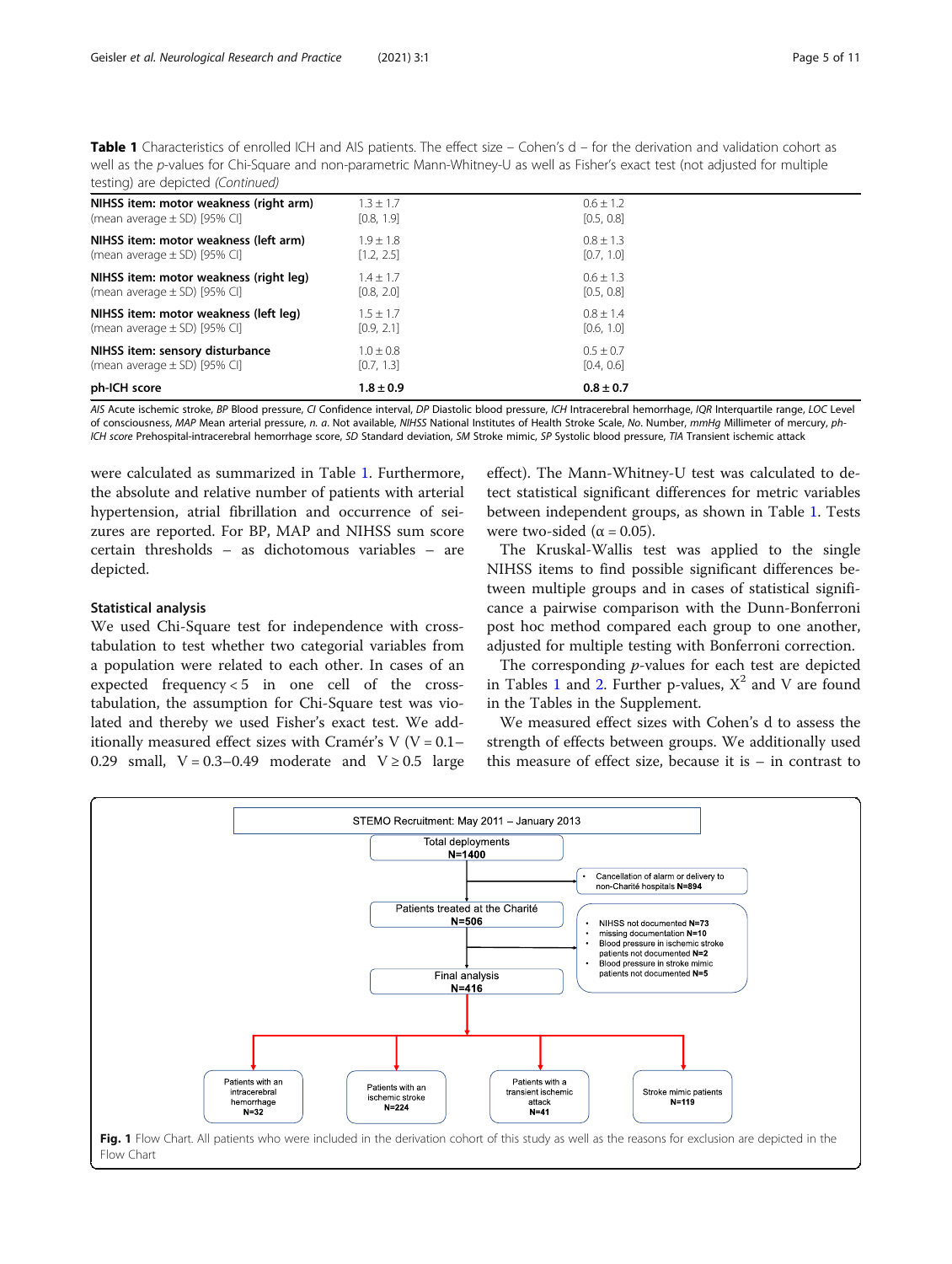<span id="page-5-0"></span>Table 2 Single items of the NIHSS in patients with ICH, AIS, TIA and SM (Derivation cohort). The sum score and all items of the NIHS S for the ICH and AIS, TIA, SM patients separately as well as the difference between ICH and AIS/TIA/SM patients are shown. The sum score is depicted as the mean average score for all patients, the units for the single items are shown in points. The items depicted in bold are part of the "short NIHSS" and the ph-ICH score. A pdf version of the NIHSS with an explanation for all items of the score can be found here: [https://www.stroke.nih.gov/documents/NIH\\_Stroke\\_Scale\\_508C.pdf](https://www.stroke.nih.gov/documents/NIH_Stroke_Scale_508C.pdf)

| NIHSS (points)                                         | ICH patients<br>(mean average)<br>$(n = 32)$ | AIS/TIA/ SM patients AIS patients<br>(mean average)<br>$(n = 384)$ | (mean average)<br>$(n = 224)$ | <b>TIA patients</b><br>(mean average)<br>$(n = 41)$ | <b>SM</b> patients<br>(mean average)<br>$(n = 119)$ | <b>Difference</b><br>(ICH-AIS/TIA/SM)<br>Kruskal-Wallis test |
|--------------------------------------------------------|----------------------------------------------|--------------------------------------------------------------------|-------------------------------|-----------------------------------------------------|-----------------------------------------------------|--------------------------------------------------------------|
| sum score in points<br>(mean average)                  | 14.9                                         | 7.7                                                                | 9.5                           | 4.2                                                 | 5.7                                                 | 7.2                                                          |
| <b>Level of Consciousness</b><br>$(LOC) (0-3)$         | 0.5                                          | 0.2                                                                | 0.2                           | 0.0                                                 | 0.2                                                 | 0.3<br>$p = 0.02$                                            |
| LOC Questions (0-2)                                    | 1.0                                          | 0.7                                                                | 0.8                           | 0.5                                                 | 0.8                                                 | 0.3<br>$p = 0.18$                                            |
| LOC Commands (0-2)                                     | 0.8                                          | 0.4                                                                | 0.5                           | 0.3                                                 | 0.4                                                 | 0.4<br>$p = 0.02$                                            |
| Best Gaze (0-2)                                        | 0.7                                          | 0.3                                                                | 0.5                           | 0.1                                                 | 0.2                                                 | 0.4<br>p < 0.01                                              |
| Visual $(0-3)$                                         | 0.5                                          | 0.2                                                                | 0.2                           | 0.3                                                 | 0.2                                                 | 0.3<br>$p = 0.03$                                            |
| Facial Palsy (0-3)                                     | 1.5                                          | 0.9                                                                | 1.2                           | 0.5                                                 | 0.6                                                 | 0.6<br>p < 0.01                                              |
| Motor Arm right (0-4)                                  | 1.8                                          | 0.6                                                                | 0.8                           | 0.1                                                 | 0.3                                                 | 1.2<br>p < 0.01                                              |
| Motor Arm left (0-4)                                   | 1.4                                          | 0.7                                                                | 0.9                           | 0.4                                                 | 0.5                                                 | 0.6<br>p < 0.01                                              |
| Motor Leg right (0-4)                                  | 1.6                                          | 0.6                                                                | 0.7                           | 0.2                                                 | 0.4                                                 | 1.0<br>p < 0.01                                              |
| Motor Leg left (0-4)                                   | 1.2                                          | 0.7                                                                | 0.9                           | 0.3                                                 | 0.5                                                 | 0.5<br>p < 0.01                                              |
| Limb Ataxia (0-2)                                      | 0.0                                          | 0.1                                                                | 0.1                           | 0.0                                                 | 0.1                                                 | $-0.1$<br>$p = 0.34$                                         |
| Sensory (0-2)                                          | 1.3                                          | 0.5                                                                | 0.7                           | 0.2                                                 | 0.3                                                 | 0.7<br>p < 0.01                                              |
| Best Language (0-3)                                    | 1.2                                          | 0.8                                                                | 0.8                           | 0.6                                                 | 0.7                                                 | 0.5<br>$p = 0.15$                                            |
| Dysarthria (0-2)                                       | 1.1                                          | 0.7                                                                | 0.8                           | 0.4                                                 | 0.5                                                 | 0.4<br>p < 0.01                                              |
| Extinction and Inattention<br>(formerly Neglect) (0-2) | 0.4                                          | 0.3                                                                | 0.4                           | 0.1                                                 | 0.1                                                 | 0.2<br>p < 0.01                                              |

AIS Acute ischemic stroke, ICH Intracerebral hemorrhage, LOC Level of consciousness, NIHSS National Institutes of Health Stroke Scale, SM Stroke mimic, TIA Transient ischemic attack

null hypothesis significance testing with their corresponding p-values – not affected by sample size and allows to estimate the size of an effect. The following effect sizes for two independent means were proposed by Cohen:  $d = 0.2$  small effect;  $d = 0.5$  medium effect;  $d = 0.8$  large effect [\[18](#page-10-0)].

Effect sizes were measured with Cohen's d to assess the strength of effects between groups. In cases of negative Cohen's d we used the modulus for easier interpretation throughout this study. Cohen's d was calculated for the sample according to the formula:  $\hat{d} = \frac{\overline{X_1} - \overline{X_2}}{s_p}$ .  $\overline{X_1}$  and  $\overline{X_2}$  representing the mean average values for the

ICH and AIS groups for the sample and  $s_p$  the pooled standard deviation.

Groups were assumed to be independent and pooled standard deviations were calculated according to the formula: q ffiffiffiffiffiffiffiffiffiffiffiffiffiffiffiffiffiffiffiffiffiffiffiffiffiffiffiffiffiffiffiffiffi

 $s_P =$  $\frac{(N_1 - 1)s_1^2 + (N_2 - 1)s_2^2}{N_1 + N_2 - 2}$ . N<sub>1</sub> and N<sub>2</sub> representing sample size,  $s_1$  and  $s_2$  the standard deviation for each sample.

For the differentiation between ICH and AIS (as well as TIA/SM) diagnosis, the ph-ICH score was developed as a clinical decision rule. The derivation is described in more detail in the Discussion. The score was calculated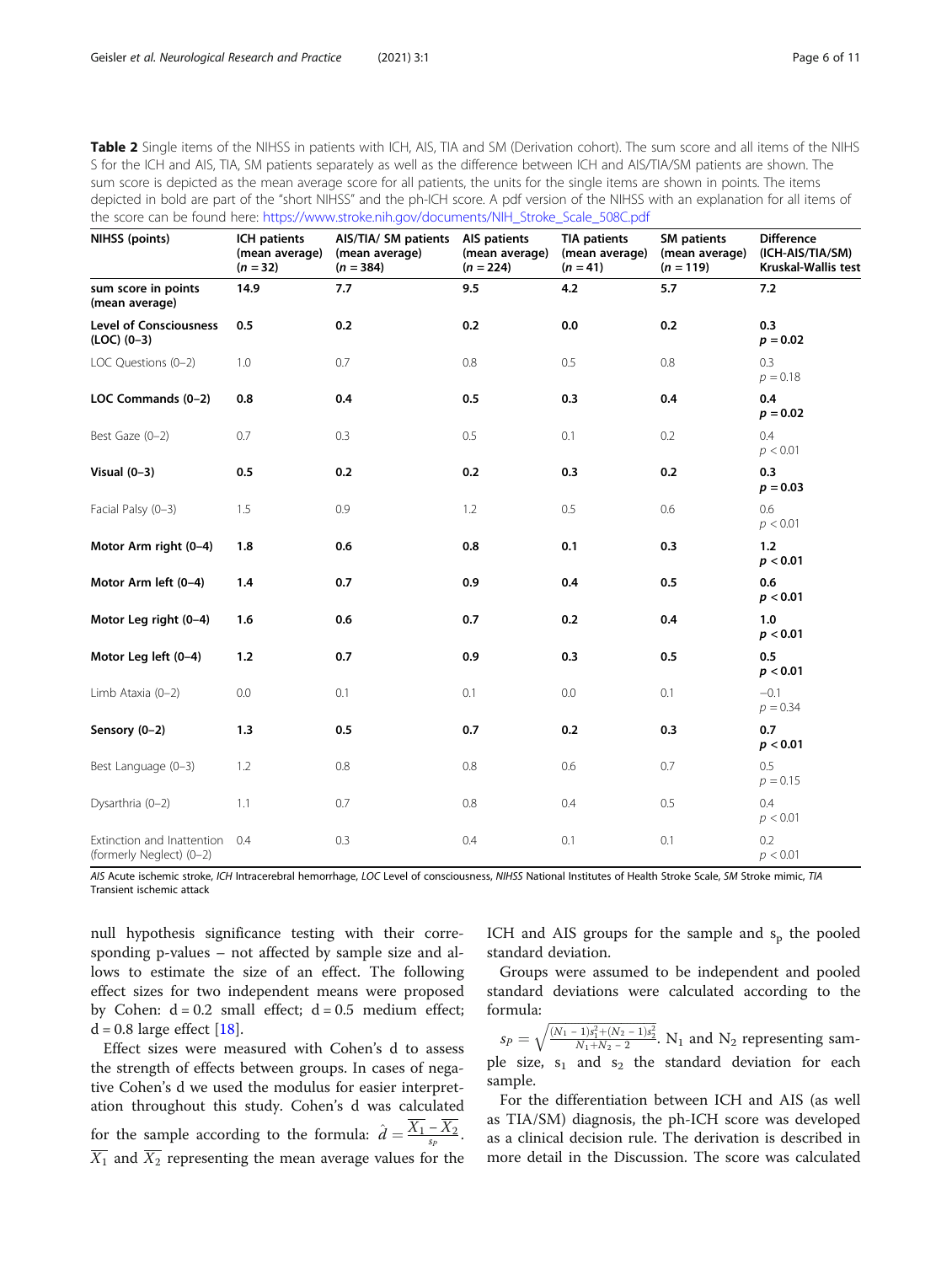<span id="page-6-0"></span>Table 3 A, B and C. Accuracy of the ph-ICH score for the prediction of ICH and AIS/TIA/SM as well as ICH and AIS patients. Table A summarizes the results of AIS/TIA/SM patients and Table B of the AIS patients for the derivation cohort; Table C shows the results of AIS patients for the validation cohort

| A) Derivation cohort |                                                                                                                                                                                                       |                    |            |            |       |                                                |                     |
|----------------------|-------------------------------------------------------------------------------------------------------------------------------------------------------------------------------------------------------|--------------------|------------|------------|-------|------------------------------------------------|---------------------|
| ph-ICH score<br>10)  | $SP \geq 180 +$ NIHSS LOC $\geq 1 +$ NIHSS <sub>short</sub> (sum of the following NIHSS items: LOC, following<br>commands, visual field, motor weakness of arm or leg, sensory disturbance divided by |                    |            |            |       | Cohen's d<br>(pooled SD)<br>1.2(0.9)           |                     |
| ph-ICH score         | Sensitivity                                                                                                                                                                                           | Specificity        | <b>PPV</b> | <b>NPV</b> | $+LR$ | No. of AIS/TIA/SM patients No. of ICH patients |                     |
| $\geq$ 1.5           | 0.50                                                                                                                                                                                                  | 0.80               | 0.17       | 0.95       | 2.5   | 76 (19.8%)                                     | 16 (50.0%)          |
| $\geq$ 2.0           | 0.38                                                                                                                                                                                                  | 0.88               | 0.21       | 0.94       | 3.1   | 46 (12.0%)                                     | 12 (37.5%)          |
| $\geq$ 2.5           | 0.28                                                                                                                                                                                                  | 0.96               | 0.38       | 0.94       | 7.2   | 15 (3.9%)                                      | $9(28.1\%)$         |
| $\geq$ 3.0           | 0.25                                                                                                                                                                                                  | 0.97               | 0.44       | 0.94       | 9.6   | 10 (2.6%)                                      | 8 (25.0%)           |
| $\geq$ 3.5           | 0.13                                                                                                                                                                                                  | 1.00               | 0.80       | 0.93       | 48.0  | $1(0.3\%)$                                     | 4 (12.5%)           |
| B) Derivation cohort |                                                                                                                                                                                                       |                    |            |            |       |                                                |                     |
| ph-ICH score<br>10)  | $SP \ge 180 + NHSS$ LOC $\ge 1 + NHSSshort$ (sum of the following NIHSS items: LOC, following<br>commands, visual field, motor weakness of arm or leg, sensory disturbance divided by                 |                    |            |            |       | Cohen's d<br>(pooled SD)<br>0.9(0.9)           |                     |
| ph-ICH score         | Sensitivity                                                                                                                                                                                           | <b>Specificity</b> | <b>PPV</b> | <b>NPV</b> | $+LR$ | No. of AIS patients                            | No. of ICH patients |
| $\geq$ 1.5           | 0.50                                                                                                                                                                                                  | 0.73               | 0.21       | 0.91       | 1.9   | 60 (26.8%)                                     | 16 (50.0%)          |
| $\geq$ 2.0           | 0.38                                                                                                                                                                                                  | 0.83               | 0.24       | 0.90       | 2.3   | 37 (16.5%)                                     | 12 (37.5%)          |
| $\geq$ 2.5           | 0.28                                                                                                                                                                                                  | 0.95               | 0.45       | 0.90       | 5.7   | 11 (4.9%)                                      | 9 (28.1%)           |
| $\geq$ 3.0           | 0.25                                                                                                                                                                                                  | 0.96               | 0.47       | 0.90       | 6.2   | $9(4.0\%)$                                     | 8 (25.0%)           |
| $\geq$ 3.5           | 0.13                                                                                                                                                                                                  | 1.00               | 0.80       | 0.89       | 28.0  | $1(0.4\%)$                                     | 4 (12.5%)           |
| C) Validation cohort |                                                                                                                                                                                                       |                    |            |            |       |                                                |                     |
| ph-ICH score<br>10)  | $SP \ge 180 + NHSS$ LOC $\ge 1 + NHSSshort$ (sum of the following NIHSS items: LOC, following<br>commands, visual field, motor weakness of arm or leg, sensory disturbance divided by                 |                    |            |            |       | Cohen's d<br>(pooled SD)<br>1.4(0.7)           |                     |
| ph-ICH score         | Sensitivity                                                                                                                                                                                           | <b>Specificity</b> | <b>PPV</b> | <b>NPV</b> | $+LR$ | No. of AIS patients                            | No. of ICH patients |
| $\geq$ 1.5           | 0.52                                                                                                                                                                                                  | 0.87               | 0.34       | 0.93       | 3.9   | 33 (13.1%)                                     | 17 (51.5%)          |
| $\geq$ 2.0           | 0.39                                                                                                                                                                                                  | 0.94               | 0.46       | 0.92       | 6.6   | 15 (6.0%)                                      | 13 (39.4%)          |
| $\geq$ 2.5           | 0.24                                                                                                                                                                                                  | 0.98               | 0.62       | 0.91       | 12.2  | $5(2.0\%)$                                     | 8 (24.2%)           |
| $\geq$ 3.0           | 0.12                                                                                                                                                                                                  | 1.00               | 1.00       | 0.90       | n. a. | 0                                              | 4 (12.1%)           |
| $\geq$ 3.5           | 0.03                                                                                                                                                                                                  | 1.00               | 1.00       | 0.89       | n. a. | 0                                              | $1(3.0\%)$          |

AIS Acute ischemic stroke, ICH Intracerebral hemorrhage, LOC Level of consciousness, +LR Positive likelihood ratio (sensitivity/(1-specificity)), n. a. Not available (division by 0), NIHSS National Institutes of Health Stroke Scale, No. Number, NPV Negative predictive value, ph-ICH score Prehospital-intracerebral hemorrhage score, PPV Positive predictive value, SD Standard deviation, SM Stroke mimic, SP Systolic blood pressure, TIA Transient ischemic attack

as the sum of one point for  $SP \geq 180$  mmHg, one point for level of consciousness  $\geq 1$  and the sum of certain single items of the NIHSS divided by ten (level of consciousness, following commands, visual field, motor weakness of an arm or a leg and sensory disturbance), as shown in Table 3. The sum of all single NIHSS items by ten minimizes the impact of the neurological deficit to the score. The individual items of the ph-ICH score are depicted in Table [2C](#page-5-0).

The validity (i. e. sensitivity, specificity, positive and negative predictive values (PPV and NPV)) and the positive likelihood ratio (+LR) (sensitivity/1-specificity) for differentiating between ICH and AIS/TIA/SM as well as

between ICH and AIS patients (Table 3) were calculated. Certain threshold values for the ph-ICH score can be found in Table 3 for the derivation and validation cohort. The +LR values of ≥3 and ≥ 10 were interpreted as moderate and strong likelihood of one condition over the other.

A receiver-operating-characteristics (ROC) curve analysis with an area under the curve (AUC) for the ph-ICH score was performed to assess the accuracy (Fig. [2\)](#page-7-0). The ph-ICH score was used as the test variable and the diagnosis (AIS/TIA/SM)/ICH and AIS/ICH as the state variable (value of the state variable =  $ICH$ ). An AUC of 0.50–0.59 indicates a fail, 0.60–0.69 poor, 0.70–0.79 fair,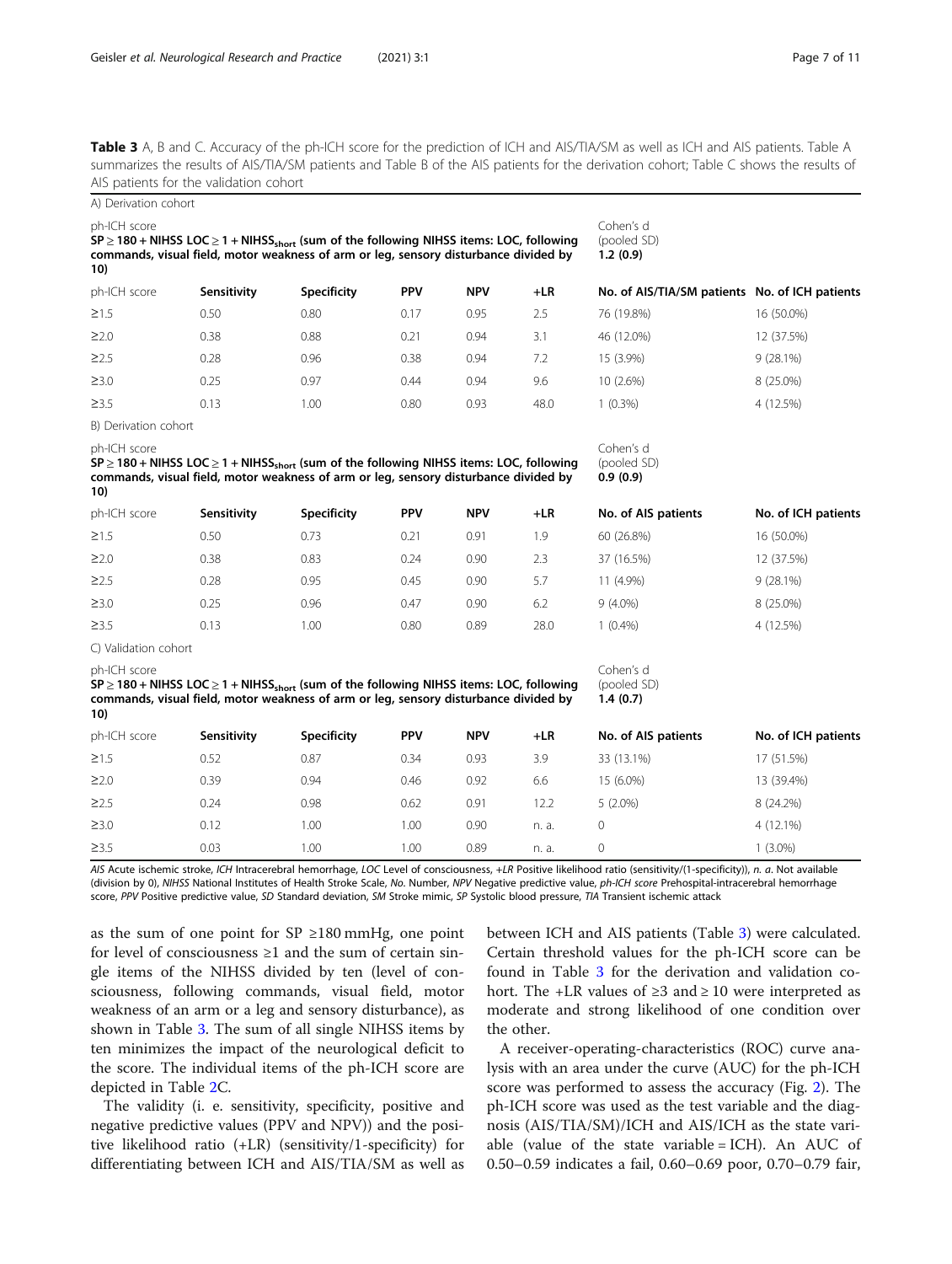<span id="page-7-0"></span>

0.80–0.89 good and 0.90–1.0 excellent accuracy of a diagnostic test in model prediction.

IBM SPSS 25 (IBM, Armonk, New York, United States) and Microsoft Excel 2016 (Microsoft, Redmond, United States) were used for calculations and statistical tests.

#### Results

A total of 1400 STEMO alarms were evaluated, and 416 patients were identified with complete documentation in the derivation cohort, as shown in the Flow Chart (Fig. [1\)](#page-4-0). AIS was diagnosed in 224 (53.9%), SM in 119 (28.6%), TIA in 41 (9.9%) and ICH in 32 (7.7%) patients. For the validation cohort, we analyzed data of 252 AIS (88.4%) and 33 ICH (11.6%) patients (285 patients overall). The baseline demographics can be found in Table [1](#page-2-0) and Table [1](#page-9-0) of the Supplement.

No significant age differences were found. In the derivation cohort ICH patients were more likely male ( $p = 0.02$ ).

The ph-ICH score showed significant higher mean average scores for ICH compared to the AIS group (derivation cohort:  $1.8 \pm 1.2$  vs.  $1.0 \pm 0.9$ ,  $d = 0.9$ ,  $p < 0.01$ ; validation cohort:  $1.8 \pm 0.9$  vs.  $0.8 \pm 0.7$  points,  $d = 1.4$ ,  $p < 0.01$ ). The ph-ICH scores were lower in the SM (derivation cohort:  $0.6 \pm 0.7$  points) and TIA group (derivation cohort:  $0.4 \pm 0.6$  points).

The specificity, PPV and LR+ were positively and the sensitivity was negatively correlated with increasing ph-ICH scores in the AIS group, as indicated in Table [3B](#page-6-0) and C. Increasing ph-ICH scores increased the likelihood that a patient suffers from an ICH and not an AIS. When evaluating certain threshold values, ph-ICH scores of greater than 1.5, 2.0, 2.5, 3.0 and 3.5 showed a likelihood for an ICH, i. e. a PPV of 0.21, 0.24, 0.45, 0.47, 0.8 and 0.34, 0.46, 0.62, 1.00, 1.00 for the derivation and validation cohort (Table [3](#page-6-0)B and C), respectively.

The ICH patients presented with higher first measured SP and DP compared to the group of AIS patients in the derivation cohort (mean average:  $197 \pm 34/110 \pm 28$  vs.  $164 \pm 32/94 \pm 23$  mmHg, d = 1.0 and 0.7, both  $p < 0.01$ ) and validation cohort (mean average:  $189 \pm 35/104 \pm 29$ vs.  $163 \pm 31/87 \pm 18$  mmHg, both d = 0.9 and  $p < 0.01$ ). Accordingly, a higher relative number of patients showed a  $SP \ge 180$  mmHg and  $DP \ge 110$  mmHg (derivation cohort: 65.6 vs. 32.1% and 31.3 vs. 18.8%,  $p < 0.01$ and  $p = 0.1$ ; validation cohort: 60.6 vs. 32.9% and 42.4 vs. 9.9%, both  $p < 0.01$ ).

Stroke severity was higher in the ICH group compared to the AIS group (derivation cohort: median NIHSS sum score: 15  $(Q_1-Q_3 = 7-22, IQR = 15)$  vs. 7  $(Q_1-Q_3 = 4-16,$ IQR = 12); validation cohort: median NIHSS sum score: 15 ( $Q_1$ - $Q_3$  = 7-19, IQR = 12) vs. 6 ( $Q_1$ - $Q_3$  = 3-12, IQR = 9)). Accordingly, a higher relative number of ICH patients showed an NIHSS sum score ≥ 10 (derivation cohort: 59.4 vs. 40.2%,  $p = 0.04$ ; validation cohort: 69.7 vs. 30.2%,  $p <$ 0.01) and  $\geq 15$  (derivation cohort: 50.0 vs. 25.9%,  $p = 0.01$ ; validation cohort: 51.5 vs. 17.5%,  $p < 0.01$ ) compared to AIS patients. SM patients presented with lower NIHSS sum scores than AIS patients and TIA patients presented with the lowest NIHSS sum scores. More ICH patients showed a decrease in level of consciousness.

Similar proportions of patients with a history of arterial hypertension were found in the ICH and AIS group (derivation cohort: 81.3 vs. 77.2%,  $p = 0.61$ ; validation cohort: 93.9 vs. 83.3%,  $p = 0.11$ ) while atrial fibrillation was found less often in the derivation cohort for the ICH group (derivation cohort: 18.8 vs. 42.0%,  $p = 0.01$ ). Overall, 25 seizures were reported in the SM and two in the AIS group.

## **Discussion**

ICH and AIS patients require very different, frequently highly time-critical, medical interventions, often only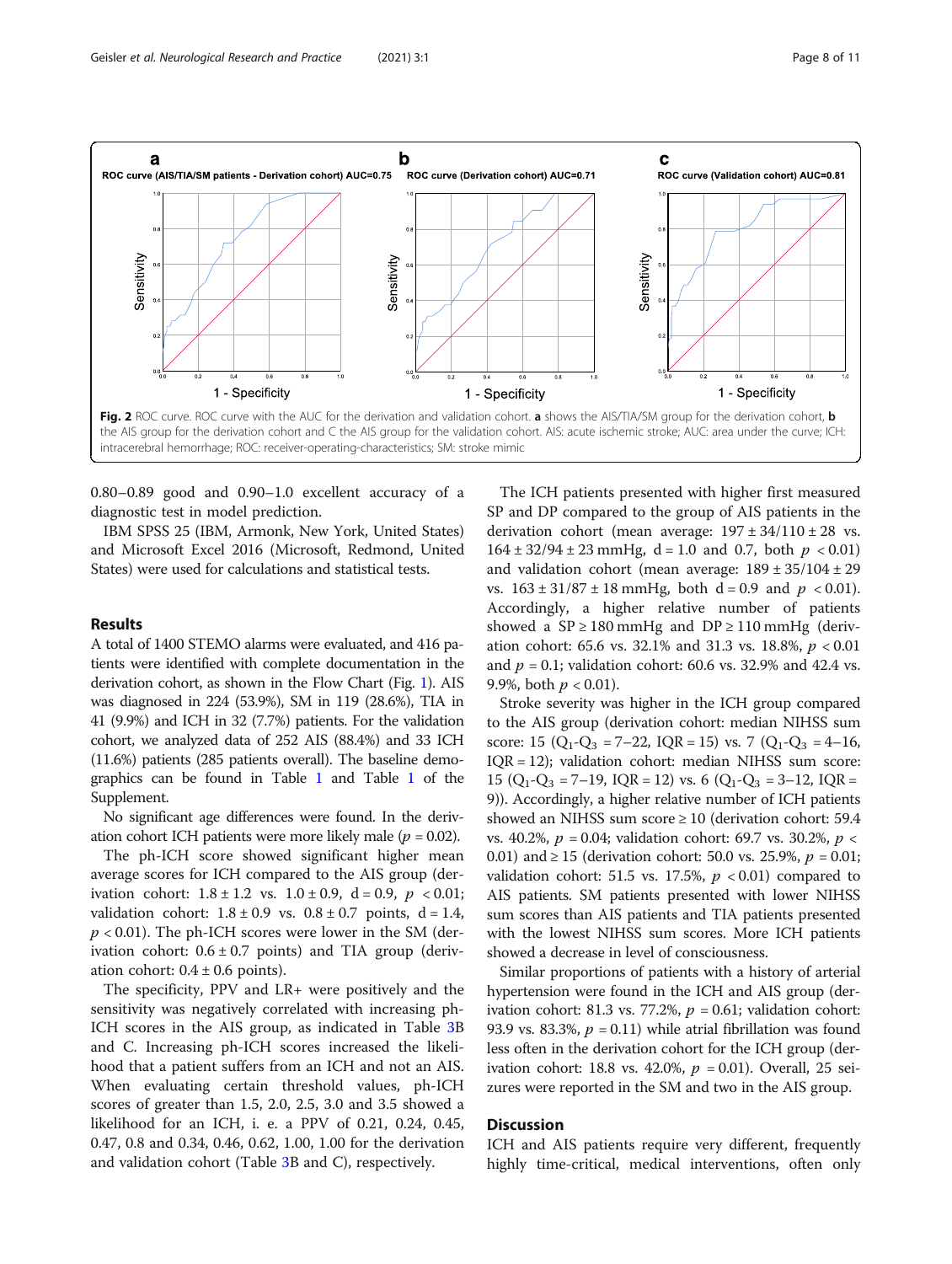available in certain specialized hospitals. Therefore, clinical prediction scores were developed to assess the likelihood of an ICH and AIS based on clinical judgement [[19](#page-10-0)]. The Siriraj Stroke Score – based on eight items and tested in small studies with a limited number of patients – seems to lack positive predictive value for both ICH and AIS patients [\[20](#page-10-0), [21\]](#page-10-0). Other authors report a higher validity for decision scores, but require prerequisites usually not available in prehospital care like the neurological assessment of the patient after 3 hours and paraclinical variables (white blood cell count) [\[22](#page-10-0)]. Other authors conclude, that the Siriraj and Guy's hospital stroke score [[5\]](#page-9-0) and the Allen score [[23\]](#page-10-0) also lack accuracy in distinguishing ICH from AIS patients. Here, we developed a prehospital decision score, called ph-ICH score, to assess the likelihood of ICH or AIS patients with certain requirements: a) the score is easy to calculate with only a limited number of variables, b) can be performed without extensive neurological knowledge and c) does not require information about pre-existing conditions of the patient.

 $SP \geq 180$  mmHg and the level of consciousness  $\geq 1$  (one point for each item) as two dichotomous variables can be easily determined and were different between ICH and AIS patients and were therefore included in the ph-ICH score. The single NIHSS item level of consciousness was particularly investigated, because a reduced level of consciousness is often reported to be more likely in ICH than AIS patients [\[4](#page-9-0)].

Furthermore, for reasons of simplicity, we chose the single items of the NIHSS that most likely can be performed by non-neurological specialists and showed significant differences between ICH and AIS patients. We developed this "short NIHSS" comprising vigilance, following commands, visual field, motor weakness of an arm or leg as well as sensory disturbances with data from the derivation cohort und validated this score within the ph-ICH score in the validation cohort. The "short NIHSS" variables showed significant differences between ICH and AIS patients and may be assessed by non-neurological personnel without extensive training in neurological examination. The ph-ICH score was calculated as the sum of the dichotomous variables  $SP \ge 180$ mmHg, level of consciousness≥1 (1 point for each item) and the sum of the "short NIHSS". SP and level of consciousness were used as dichotomous variables for reasons of simplicity. To adjust the "short NIHSS" to the level of blood pressure and level of consciousness, the sum was divided by ten, as shown in Table [3.](#page-6-0) We did not include atrial fibrillation in the ph-ICH score, because it requires information about pre-existing conditions which may not always be available in the prehospital setting. However, if available in the field, the

presence of atrial fibrillation may additionally be used to assess the likelihood of ICH or AIS.

The likelihood of suffering from an ICH rises with increasing ph-ICH scores (Table [3](#page-6-0)). Because the paramedics do not know for certain whether the patient with a suspected CVD suffers from an ICH, AIS, TIA or SM, we additionally compared the ICH with the AIS/TIA/ SM group. In this comparison, when choosing certain threshold scores of greater than 1.5 and especially 3.0, the likelihood of an ICH steeply rises with increasing values, as reflected in the PPV and positive likelihood ratio.

Although the PPV, likelihood ratio and relative number of patients for ICH is very high above certain threshold values  $(≥3.0)$ , the low prevalence of an ICH is resulting in a similar absolute number of patients (9 vs. 8 patients, Table [3B\)](#page-6-0), because the PPV depends on the prevalence of a disease.

Similar results were found when comparing the differences of the ph-ICH score between the ICH and AIS group as well as the ICH and AIS/TIA/SM group (Table [3\)](#page-6-0).

The ROC curve performed fair and good with an AUC of 0.71 and 0.81 (Fig. [2\)](#page-7-0).

In addition to the above mentioned variables, a number of clinical findings have been reported to increase the likelihood of an ICH compared to an AIS diagnosis such as coma, neck stiffness, seizures accompanying the neurologic deficit, DP > 110 mmHg, vomiting and headache [\[4](#page-9-0)]. On average, patients with ICH present with more severe neurological deficits [\[24](#page-10-0)].

These results are in line with our findings of higher SP and DP, higher proportion of patients with an impaired consciousness and more severe neurological deficits, i. e. higher median NIHSS sum scores. Because neck stiffness, vomiting and headache were not documented in a standardized manner, these variables were not investigated in this study.

Seizures are often mimicking a CVD and in a study of our group 21% of SM patients had seizures [\[17\]](#page-10-0). Most seizures in this study were also found in the SM group (25 patients, 92.6%).

Certain limitations must be considered. First, our analysis was conducted retrospectively on already existing study data with no monitoring, possibly leading to some data abstraction inaccuracies. Second, the ph-ICH score was not actually applied by the emergency medical personnel in the field, but retrospectively calculated and tested. Third, in the validation cohort we were only able to compare ICH to AIS patients. Fourth, the number of AIS patients was considerably larger than the number of ICH patients. The possibility that the results of the ICH groups were found by chance was larger than in the AIS groups. Furthermore, the PPV is dependent on the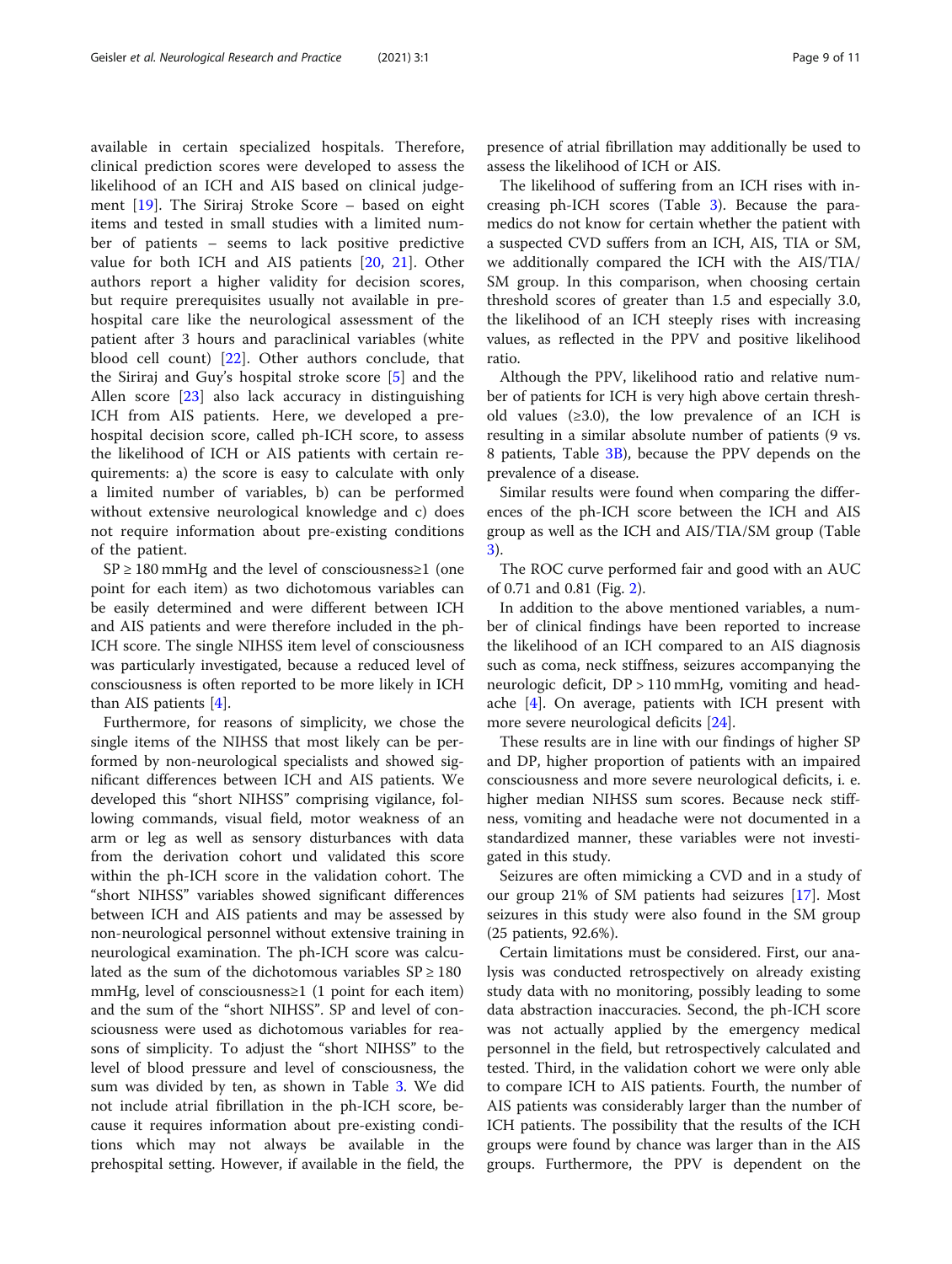<span id="page-9-0"></span>prevalence of a disease. Fifth, the data of our study was obtained in a highly standardized manner by specialized personnel with extensive experience in the treatment of patients with CVD. Although the ph-ICH-score was developed as a simple tool for paramedics, the generalizability of our results in settings with nonspecialized personnel needs to be examined in further studies.

## Conclusions

In summary, ICH compared to AIS patients presented with higher ph-ICH scores and thereby with more severe strokes and higher first measured blood pressures. TIA and SM patients presented with even lower ph-ICH scores and first measured blood pressures than AIS patients. Especially very high values of at least 3.0 and 3.5, increase the likelihood of an ICH over an AIS. The differentiation between ICH and AIS is important, because these patients often require highly time-critical interventions, only available in certain hospitals.

Future larger prospective studies are necessary to investigate whether the ph-ICH score helps to improve the transport decision by emergency medical personnel and thereby improve the outcome of patients.

#### Supplementary Information

The online version contains supplementary material available at [https://doi.](https://doi.org/10.1186/s42466-020-00100-1) [org/10.1186/s42466-020-00100-1.](https://doi.org/10.1186/s42466-020-00100-1)

Additional file 1.

#### Abbreviations

AFIB: Atrial fibrillation; AIS: Acute ischemic stroke; AUC: Area under the curve; B\_PROUD: Berlin PRe-hospital Or Usual Delivery of Acute Stroke Care; B-SPAT IAL: Specific Acute Treatment in Ischemic or haemorrhagic Stroke With Long Term Follow-up database; BP: Blood pressure; CI: Confidence interval; CT: Computed tomography; CVD: Cerebrovascular disease; DP: Diastolic blood pressure; ICH: Intracerebral hemorrhage; IQR: Interquartile range; +LR: Positive likelihood ratio; LOC: Level of consciousness; MAP: Mean arterial pressure; MRI: Magnetic resonance imaging; MSU: Mobile stroke unit; n. a.: Not available; NIHSS: National Institutes of Health Stroke Scale; No.: Number; mmHg: Millimeter of mercury; NPV: Negative predictive value; ph-ICH score: Prehospital-intracerebral hemorrhage score; PHANTOM-S: Pre-Hospital Acute Neurological Treatment and Optimization of Medical care in Stroke study; PPV: Positive predictive value; ROC: Receiver-operatingcharacteristics; SAH: Subarachnoid hemorrhage; SD: Standard deviation; SM: Stroke mimic; SP: Systolic blood pressure; STEMO: Stroke Emergency Mobile; TIA: Transient ischemic attack

#### Acknowledgements

Not applicable.

#### Authors' contributions

FG, MW and HA designed the study; FG, ME, AK, MR, CW, JW, MW and BW collected the data; FG, MW and HA analyzed and interpreted the data; FG performed the statistical analysis; FG, MW and HA drafted the manuscript. All authors read and approved the final manuscript.

#### Funding

None.

#### Availability of data and materials

All data analyzed during this study are included in this published article.

#### Ethics approval and consent to participate

The PHANTOM-S and B\_PROUD studies were approved by the local Ethics committee.

#### Consent for publication

Not applicable

#### Competing interests

FG owns stocks in JNJ and ABBV (not involved in any form in the trial), HA received speaker honoraria from Boehringer Ingelheim (BI, manufacturer of alteplase; not involved in any form in the trial).

#### Author details

<sup>1</sup>Department of Neurology, Charité - Universitätsmedizin Berlin, Hindenburgdamm 30, 12203 Berlin, Germany. <sup>2</sup>Department of Neurology, Medical Park Berlin Humboldtmühle, Berlin, Germany. <sup>3</sup>Department of Neurology, Auguste-Viktoria-Klinikum, Berlin, Germany. <sup>4</sup> Department of Neurology, Humboldt-Klinikum, Berlin, Germany. <sup>5</sup>Department of Neurology, Unfallkrankenhaus Berlin, Berlin, Germany. <sup>6</sup>Department of Neurology, St. Josefs-Krankenhaus, Potsdam, Germany. <sup>7</sup> Center for Stroke Research Berlin, Berlin, Germany.

#### Received: 4 November 2020 Accepted: 3 December 2020 Published online: 06 January 2021

#### References

- Hankey, G. J. (2017). Stroke. Lancet, 389(10069), 641–654.
- 2. Sacco, R. L., Kasner, S. E., Broderick, J. P., Caplan, L. R., Connors, J. J., Culebras, A., et al. (2013). An updated definition of stroke for the 21st century: A statement for healthcare professionals from the American Heart Association/American Stroke Association. Stroke, 44(7), 2064–2089.
- 3. Yamaguchi, Y., Koga, M., Sato, S., Yamagami, H., Todo, K., Okuda, S., et al. (2018). Early achievement of blood pressure lowering and hematoma growth in acute intracerebral hemorrhage: Stroke acute management with urgent risk-factor assessment and improvement-intracerebral hemorrhage study. Cerebrovascular Diseases, 46(3–4), 118–124.
- 4. Runchey, S., & McGee, S. (2010). Does this patient have a hemorrhagic stroke?: Clinical findings distinguishing hemorrhagic stroke from ischemic stroke. JAMA, 303(22), 2280–2286.
- 5. Badam, P., Solao, V., Pai, M., & Kalantri, S. P. (2003). Poor accuracy of the Siriraj and Guy's hospital stroke scores in distinguishing haemorrhagic from ischaemic stroke in a rural, tertiary care hospital. National Medical Journal of India, 16(1), 8–12.
- Itrat, A., Taqui, A., Cerejo, R., Briggs, F., Cho, S. M., Organek, N., et al. (2016). Telemedicine in prehospital stroke evaluation and thrombolysis: Taking stroke treatment to the doorstep. JAMA Neurology, 73(2), 162–168.
- 7. Parker, S. A., Bowry, R., Wu, T. C., Noser, E. A., Jackson, K., Richardson, L., et al. (2015). Establishing the first mobile stroke unit in the United States. Stroke, 46(5), 1384–1391.
- 8. Weber, J. E., Ebinger, M., Rozanski, M., Waldschmidt, C., Wendt, M., Winter, B., et al. (2013). Prehospital thrombolysis in acute stroke: Results of the PHAN TOM-S pilot study. Neurology, 80(2), 163–168.
- 9. Calderon, V. J., Kasturiarachi, B. M., Lin, E., Bansal, V., & Zaidat, O. O. (2018). Review of the Mobile stroke unit experience worldwide. Interventional Neurology, 7(6), 347–358.
- 10. Walter, S., Grunwald, I. Q., Helwig, S. A., Ragoschke-Schumm, A., Kettner, M., Fousse, M., et al. (2018). Mobile stroke units - cost-effective or just an expensive hype? Current Atherosclerosis Reports, 20(10), 49.
- 11. Emberson, J., Lees, K. R., Lyden, P., Blackwell, L., Albers, G., Bluhmki, E., et al. (2014). Effect of treatment delay, age, and stroke severity on the effects of intravenous thrombolysis with alteplase for acute ischaemic stroke: A metaanalysis of individual patient data from randomised trials. Lancet, 384(9958), 1929–1935.
- 12. Rodrigues, F. B., Neves, J. B., Caldeira, D., Ferro, J. M., Ferreira, J. J., & Costa, J. (2016). Endovascular treatment versus medical care alone for ischaemic stroke: Systematic review and meta-analysis. British Medical Journal, 353, i1754.